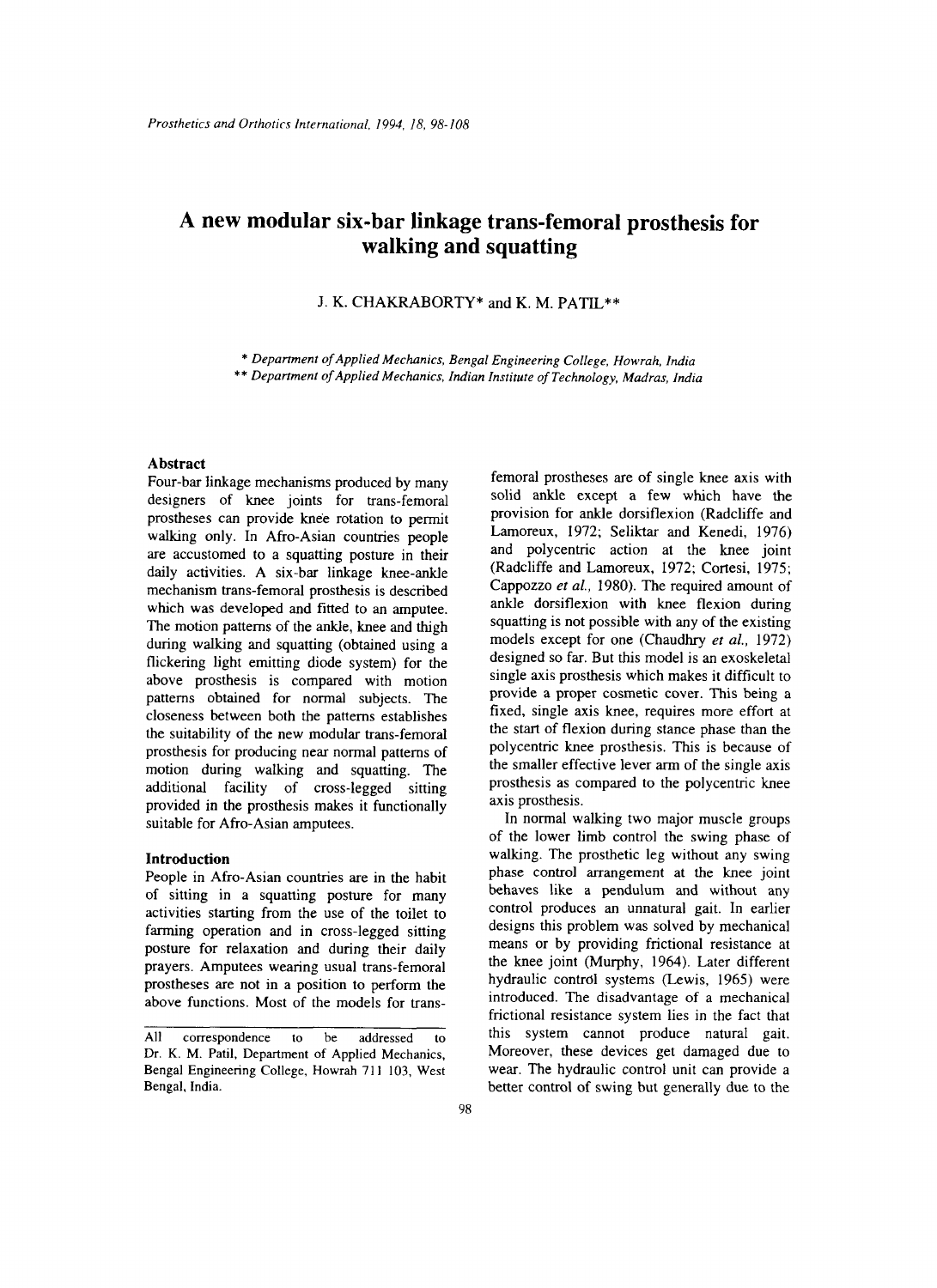weight of the unit the prosthesis becomes heavy and also due to leakage of oil the prosthesis becomes dirty. On the other hand, when a pneumatic control is provided at the knee joint both the above disadvantages can be removed and a better walking pattern can be achieved. The pneumatic swing phase control unit was first developed in the Biomechanics Laboratory at the University of California (Radcliffe and Lamoreux, 1968; Zarrugh and Radcliffe, 1976). But this prosthesis is not able to provide the knee ankle coordinated motion necessary for squatting. Therefore, it was felt necessary to develop a new prosthesis which (i) can provide the basic requirement of a stance phase stability with proper polycentric action (such that the hip ankle reference line during stance phase passes in front of the variable knee axis), (ii) should be of modular design and will provide ease of walking and sitting in and rising from the squatting posture, (iii) should be able to provide swing phase control.

In this paper, details of a new modular sixbar linkage trans-femoral prosthesis, with facilities for (i) swing phase control, (ii) coordinated motion between knee and ankle (provided by a six-bar linkage), (iii) squatting and (iv) cross-legged sitting, are described. The prosthesis is fitted to an amputee and his motion patterns (obtained experimentally) are compared with normal patterns.

## **Methodology**

The prosthesis designed and developed for different functional improvement is shown schematically in Figure 1. Different functional capabilities of the prosthesis are described below.

#### *Polycentric action at knee*

The trans-femoral prosthesis has a six-bar linkage arrangement at the knee (Fig. **2)** by which the motion from the thigh can be transmitted to the foot during squatting action and during the swing phase of walking. The four bars 'a', 'b', 'c' and 'd' form a four-bar linkage mechanism with a short posterior link 'c', designed after several trials, so as to create an instantaneous centre in full extension located well above **a** corresponding single axis knee centre and posterior to the hip ankle line. This results in stability of the prosthesis during stance phase. With little effort of the hip



**Fig. 1. Schematic diagram of the new modular six-bar linkage trans-femoral prosthesis.** 

muscles, flexion can be initiated and the instantaneous centre moves rapidly down to the natural position of the anatomical knee joint. Up to 10" of knee flexion, the centre of rotation is well above the location of a single axis knee joint, thus the amputee will be able to control both extension and flexion voluntarily over this critical range of motion. With this linkage arrangement a flexion angle of **150"** can be achieved for squatting action.

## *Coordination of knee-ankle motion during squatting*

To achieve the coordinated knee-ankle motion during sitting in the squatting posture two links 'e' and 'f (Fig. **2)** are arranged in such a fashion that the links 'e' and **'f** with the four bar linkages 'a', 'b', **'c'** and 'd' form a six-bar linkage mechanism consisting of two loops CABDC and GFEBDG. An analysis of relative rotations between the linkages was carried out by solving two vector loop equations obtained from the dimensions and orientations of the linkages. With thigh motion, the relative rotation obtained between the link 'b' and link 'f is transferred to the ankle by connecting a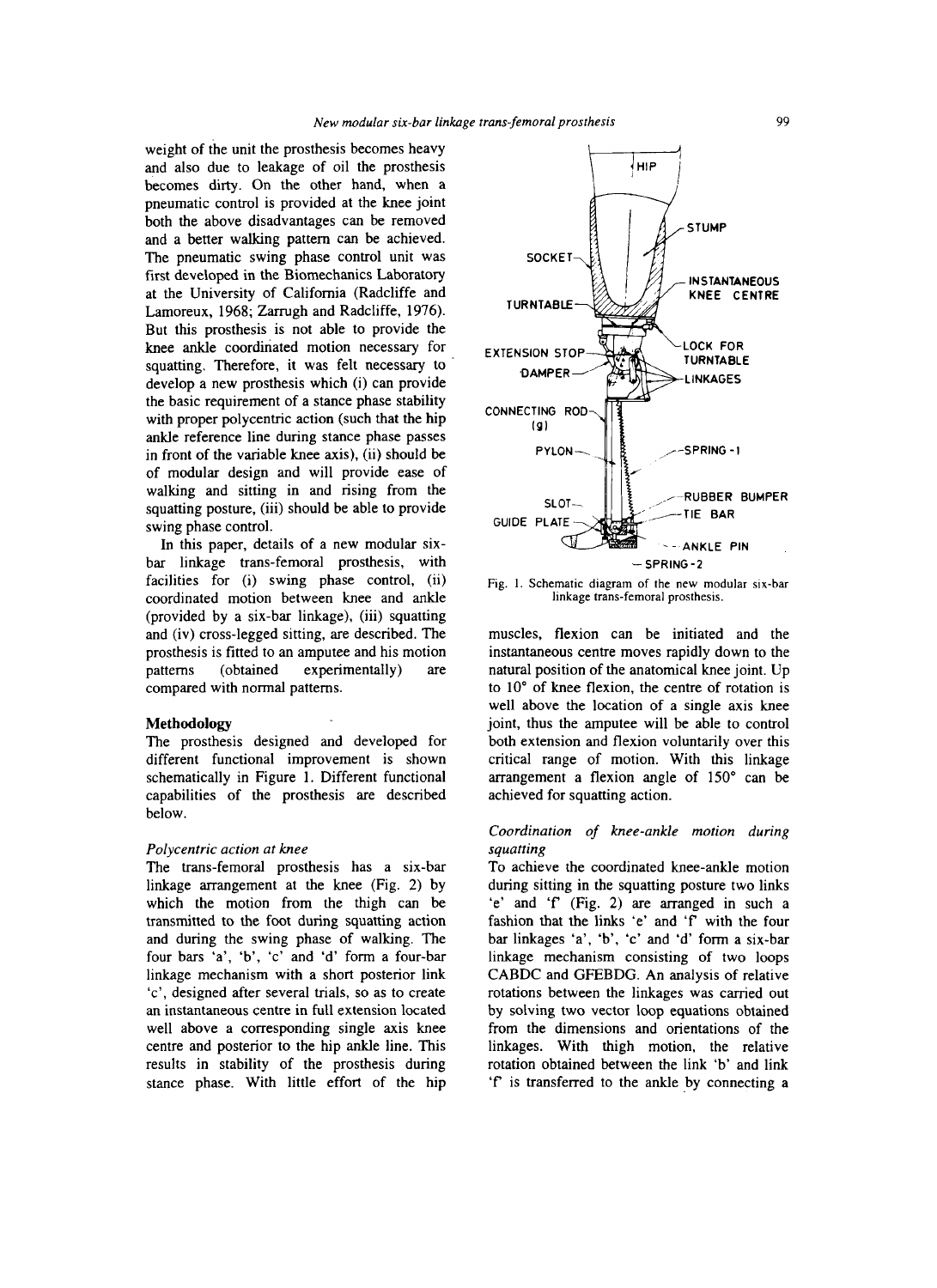

Fig. **2.** Six-bar linkage knee-ankle mechanism **used** in the new prosthesis.

rod 'g' in parallel with the pylon connecting the anterior end of the link **'f** to the foot unit. The position of the pivotal point E and dimensions and orientations of links 'e' and 'f were selected after several trial solutions of the above mentioned loop equations so as to have a variation of knee and ankle angles with the thigh angles similar to those of normal persons.

The position of links in the mechanism and the locus of instantaneous knee centre for rotation of the thigh unit relative to the shank is shown in Figure 3. During squatting the upward movement of the lower end of the connecting rod 'g' is restrained by the upper end of a slot provided at the foot and the shank rotates forward with knee flexion to provide the coordinated flexion of the ankle joint.

## *Ankle dorsiflexion and plantarflexion during walking*

During normal walking after heel strike the ankle undergoes plantarflexion of about 8° until the foot flat position, after which the shank rotates forward with foot flat on the ground to provide a dorsiflexion of about 13", before heel

off. With knee flexion after heel off, the ankle angle starts increasing by rotation of the foot pivoting at the toe. Dorsiflexion at the ankle joint after midstance facilitates a smooth pattern of walking. In the case of a **SACH** or conventional foot flexion at the ankle joint is very limited and the amputee has to follow an unnatural gait by raising the hip with much physical effort. In the present design to provide facilities of dorsiflexion after midstance and plantarflexion after heel off, the lower end of the connecting rod 'g' is allowed to move in a slot (Figs. 1 and 6) provided in the foot unit. Normally when the prosthesis is straight i.e. when knee flexion is zero the pin connected at the lower end of the rod 'g' touches the upper surface of the slot thus restricting the relative movement between the shank and the foot and thus behaves almost as a single foot-shank unit during the early phase of stance. The initial plantarflexion at heel strike is obtained by the compression of a rubber bumper provided behind the ankle joint. **A** spring (marked 2 in Figure 1 and marked 12 in Figure 6 inside the slot) and the rubber bumper facilitate a



Fig. **3.** Locus of instantaneous knee centre for rotation of thigh relative to shank **up** to 150" of flexion.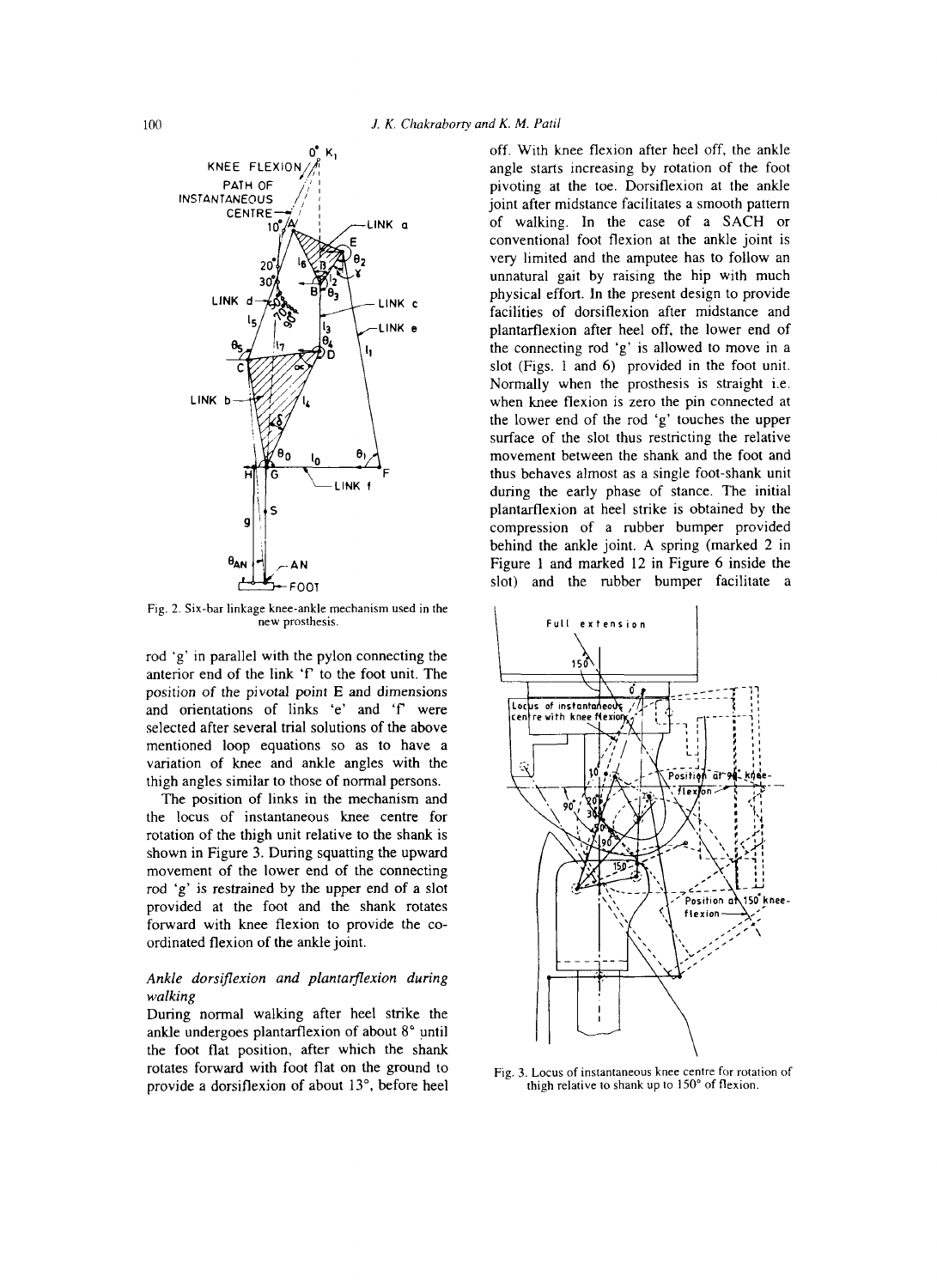restraining action at ankle during plantarflexion. A relatively strong tension spring (marked 1 in Figure 1) connected to the pylon at a point posterior to the ankle joint facilitates rising from the squatting position and is also useful in minimising the inherent knee instability during flexion by resisting ankle dorsiflexion.

Although a total of eight links are used for transferring motion from thigh to foot, the prediction of motion of the prosthesis and estimation of forces in the pneumatic damper have been obtained from the kinematic analysis. of the two loop equations for a six-bar linkage knee mechanism consisting of the linkages 'a', 'b'. 'c', 'd', 'e' and 'f.

#### *Swing phase control*

During the normal swing phase of walking the motion of the foot and shank is controlled by quadriceps muscles during flexion and by hamstring muscles during extension of knee. Quadriceps action restricts excessive heel rise after push off and provides acceleration in the initial part of swing phase followed by deceleration by hamstrings so as to have smooth entry (heel strike) into the next stance phase. In the trans-femoral prosthesis to achieve similar control during swing phase, a pneumatic damper may be provided between thigh and shank at the knee joint. This damper is basically



Fig. **4.**  Details of knee unit.

a double acting cylinder with a piston moving inside. With knee flexion and extension, the air inside the cylinder is compressed and provides resistance to pendulum motion of the shank. On the top and bottom end of the cylinder, provisions are made for air leakage to achieve resistance characteristics similar to resisting moments developed in natural knee joint during swing phase.

#### *Cross-legged sitting*

Sitting on the ground in cross-legged posture is a regular habit in Afro-Asian countries. A provision is made in the present design for cross-legged sitting with the help of a turntable located above the knee joint (in the thigh portion) of the prosthesis. A lock is provided to prevent motion of the turntable during walking. Before sitting in cross-legged posture the lock is operated manually to allow the rotation of the shank about the thigh axis.

#### *Modular and endoskeletal design*

The prosthesis is made of high strength aluminium and the different parts fabricated separately, are assembled together to provide an endoskeletal structure. The modular design by its fabrication facilitates mass production and replacement of parts of the prosthesis. The dimensions of different linkages are selected such that the endoskeletal structure can be ntrol during swing phase, a pneumatic<br>
mper may be provided between thigh and<br>
ank at the knee joint. This damper is basically<br>
when that the endoskeletal structure<br>
metals of the mechanical desire<br>
and the endoskeletal st

## **Details of the mechanical design of the prosthesis**

The mechanical design description of different parts of the prosthesis are given below.

## *Knee unit*

The knee unit (Fig. **4)** consists of two sets of aluminium linkages (part numbers 1 and 2) connecting the upper and lower portions of the joint. The anterior links (1) are longer than the posterior links (2). The upper ends of the linkages are connected to two L-brackets *(3)* by specially designed internally threaded pins and screws **(4),** so that the joints can provide mobility during motion. The L-brackets are fitted to the back of the turntable (5). A thin plate is fitted to the top of the turntable to connect the whole unit with the socket (7). The socket is made of moulded resin cast from the positive mould of the amputee's stump.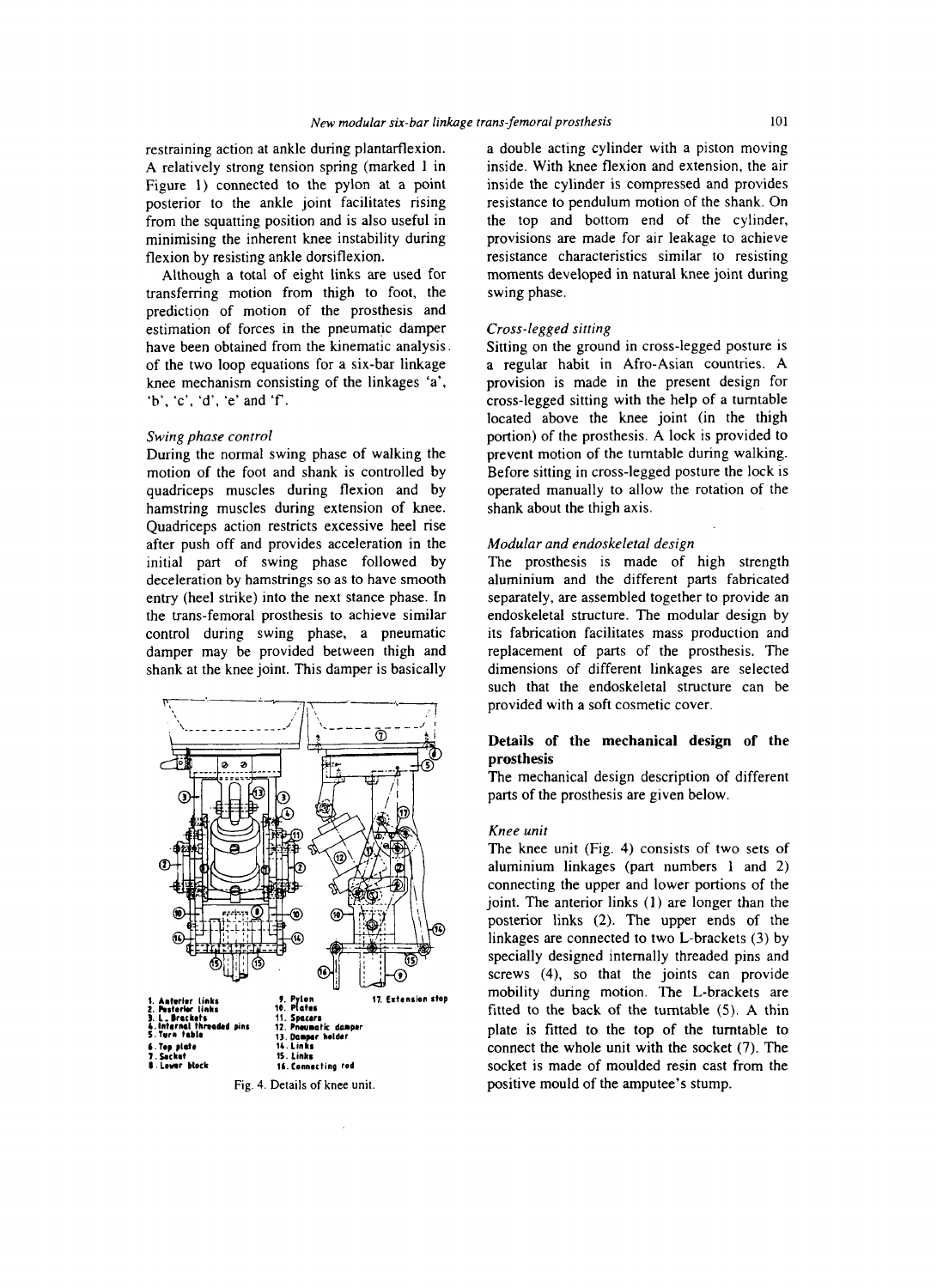The lower portion of the knee unit is fitted to the shank and it consists of an aluminium block (8) to which the pylon (9) is fitted. Two specially shaped aluminium plates (10) are fitted on both sides of the lower block. The lower ends of the linkages for knee rotation are connected to these plates. The planes of rotation of the shorter links and longer links are separated by spacers (11), so that the upper part of the knee joint can move freely relative to the lower part of the knee mechanism up to 150° of knee flexion without any interference from link motion. Space is provided in between the two L-brackets for fitting the swing phase control unit **(12)** which is connected to the upper portion of the knee unit at the desired position by a bracket (13). The lower portion of the swing phase control unit is connected to the block (8) of the lower portion of the knee unit.

To transmit the knee motion to the ankle, another set of links (14) and (15) are connected between the upper portion and the lower portion of the knee unit. The links (14) are connected at suitable selected points on the L-brackets and links (15) are pivoted at intermediate points of the pylon vertical axis. The two sets of links are connected together at their ends. The projected ends of the link (15) are connected to the foot and ankle unit by a connecting rod (16). An extension stop (17) is provided to stop hyperextension of the prosthesis during stance phase.

#### *Turntable*

The turntable consists of two aluminium circular discs; the upper one fitted inside the groove of the lower one to provide sufficient bearing surface (Fig. *5).* Steel balls provided between the two discs act as ball-bearings and minimize friction and facilitate smooth relative rotation between them. **A** tension spring is fitted inside along a circular groove, connecting the top and bottom discs. When the bottom disc rotates counter clockwise relative to the top disc during cross-legged sitting, the spring is extended and helps, when it is released, the lower portion of the prosthesis to come back to its initial position. The turntable can rotate 110" of axial rotation for ease of sitting in the crosslegged position. In order to avoid any accidental rotation of the prosthesis about the long axis during walking a locking arrangement is provided. In the normal position of the



Fig. *5.* Details of turntable used for cross-legged sitting.

prosthesis this lock will hold the two discs together. At the time of cross-legged sitting the **lock** has to be manually operated for unlocking. The upper disc and the lower disc are connected by a central bolt.

#### *Pneumatic damper*

The pneumatic damper consists of an aluminium cylinder inside which a brass piston moves. The cylinder is closed by two aluminium caps on each end. The caps are each provided with a one way check valve to allow the air to enter into the chambers when the piston is moving away from the ends. When the piston moves towards the cap after compressing the air for a specified distance, a spring-loaded pin is pressed to leak the air through a throttling valve. The lower connecting point of the damper is adjusted so that the piston can be fully extended up to 60° of knee flexion after which the extension of piston will cease for further flexion of the knee during squatting. The force developed inside the cylinder can be adjusted by the flexion throttling screw or the extension throttling screw (as the case may be), thus providing the necessary resistance for control of swing. The fully extended length of the damper is 140 mm.

#### *Foot and ankle unit*

The conventional foot used in the trans-femoral prosthesis has generally a wooden solid ankle with the provision of heel cushioning and toe flexion by rubber blocks. In the present design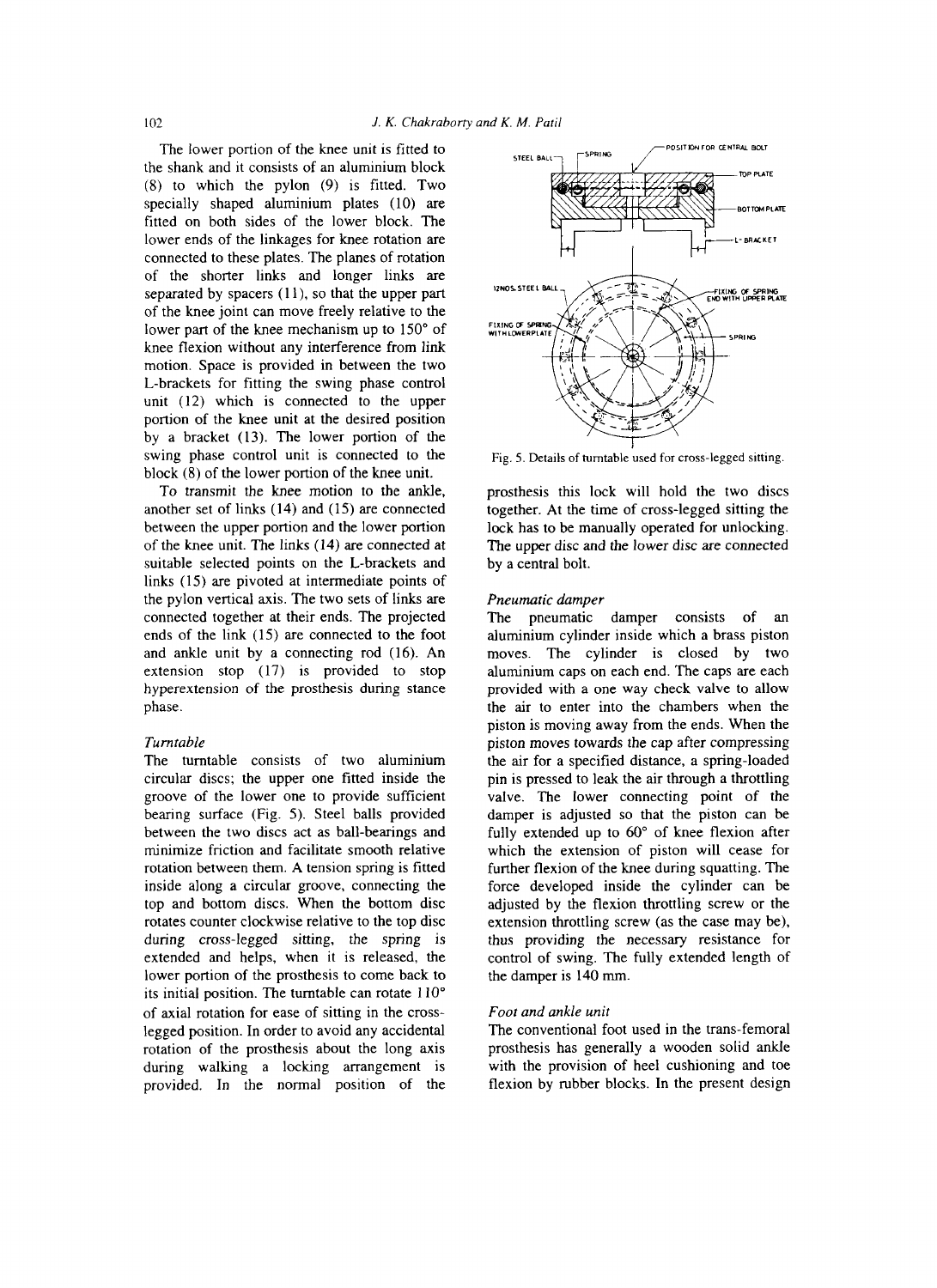

the foot has been modified to provide ankle flexion during walking and squatting (Fig. *6).*  An ankle unit fabricated separately, is fitted in a groove made in the wooden ankle block of the foot unit.

An U-shaped aluminium upper block (1) rests on two guide plates **(2)** which are embedded in a rectangular groove **(3)** on the foot unit at the ankle position. This upper block is connected with the foot unit by a central bolt (4) and a tiebar (5). A steel pin (6) connecting the upper block, central bolt and a tie-bar is supported on both sides by the walls of the guide plates. The central bolt **is** fitted with the foot from the bottom side by a nut. The tie-bar is screwed to the wooden portion of the foot on the posterior side. This arrangement helps in resisting the horizontal force transmitted to the ankle joint during motion. A hard rubber block (7) is placed at the posterior side of the upper unit to resist the ankle plantarflexion. The pylon **(8)** is connected to the upper U-block. The lower end of the connecting rod (9) from the knee unit is connected to the ankle unit by a steel pin (10) which is allowed to move along a slot (11) made on both guide plates to allow ankle dorsiflexion and plantarflexion during walking. To provide additional resistance to ankle plantarflexion at heel strike, the free end of the rod (9) is loosely connected to the foot by a tension spring (12) and a plate (which is cushioned by a rubber block (13)). **A** tension spring (14) is connected from the pylon rod to

the back side of the ankle unit by a nut and bolt arrangement (15) to provide the necessary resisting force to ankle dorsiflexion during squatting and to help the foot to rise after heel off during walking. The total mass of the prosthesis is 4 kg which is much less than the mass of the lost limb of the amputee.

## **Results**

Figure 7 shows computed variations of knee and ankle rotations with thigh rotation as independent variable during squatting posture for the selected dimensions of the links of the prosthesis. The analytical graphs for the prosthesis mechanism for knee and ankle rotations are obtained by giving the thigh rotations obtained experimentally from normal walking as input to the loop equations. Corresponding normal patterns are superimposed on Figure 7 and it is observed that the pattern, given by the prosthetic mechanism closely follows the normal pattern of squatting.

The walking pattern of the amputee, wearing the trans-femoral prosthesis was recorded using a modified method of flickering light emitting diode system originally proposed by Soderberg and Gabel (1978) and as detailed below. Flickering light emitted diodes **(LEDs)** are fitted at hip, above and below the knee joint, ankle joint, toe and heel. In addition four **LEDs** (of different colour) are fitted at the pivoting points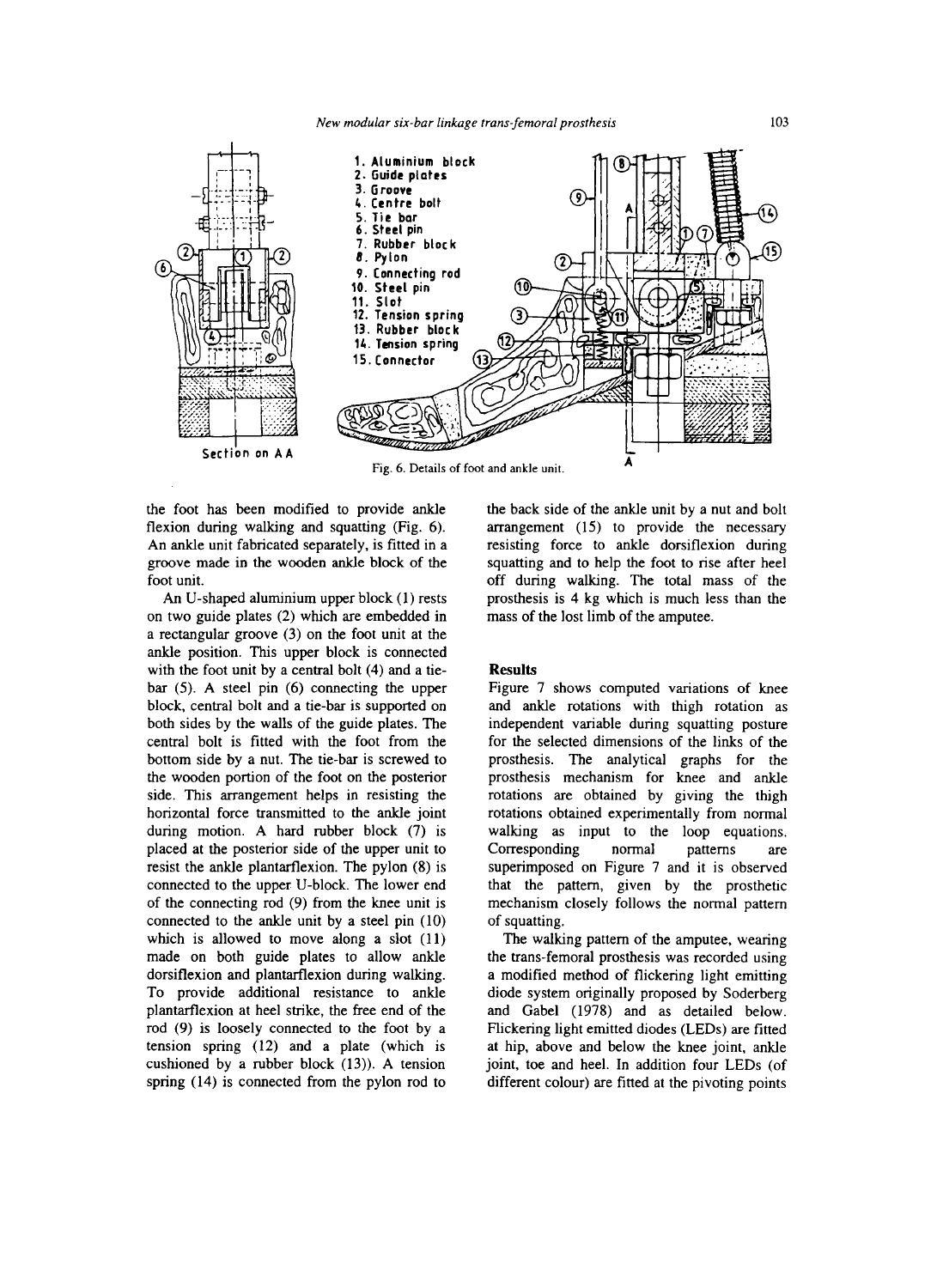

Fig. 7. Knee and ankle angle variations during squatting.

of the four-bar linkages (a b c d) to record the motion of the relative centre of rotation of the shank and thigh, required for the dynamic analysis of the prosthetic motion. The LEDs connected with the toe and heel switches are

attached to thigh and shank portions of the prosthesis to record the temporal factors of walking. When the amputee is walking, motions of flickering LEDs are recorded on a single frame of a colour film using a still camera whose shutter is kept open in a dark room during one complete cycle of walking. The displacement pattern of hip, knee, ankle joints and toe of the prosthesis, recorded on the film, are projected on a screen and a stick diagram is drawn.

The direction of the line passing through the hip and centre of contact of the foot with the ground (obtained from the force platform, recorded simultaneously with the walking pattern) and the position of instantaneous knee centres for the rotations of the thigh relative to the shank of the prosthesis, are drawn for different phases of amputee walking (Fig. 8). The positions of instantaneous knee centres with reference to lines joining the centre of contact of the foot with the ground and hip jcint for different phases, indicate that the design is suitable for providing stability during stance phase with little voluntary control of hip musculature and is also suitable for easy flexion during push off phase.

From the analysis of the six-bar linkage knee mechanism during prosthetic walking the motion of the different points of interest on the prosthesis can be predicted when the coordinates of the hip displacement and angular rotation *of* the thigh (obtained from LEDs



Fig. 8. Positions of instantaneous knee centre of the prosthesis with reference to the line passing through hip joint and centre of contact of foot with ground at different phases of walking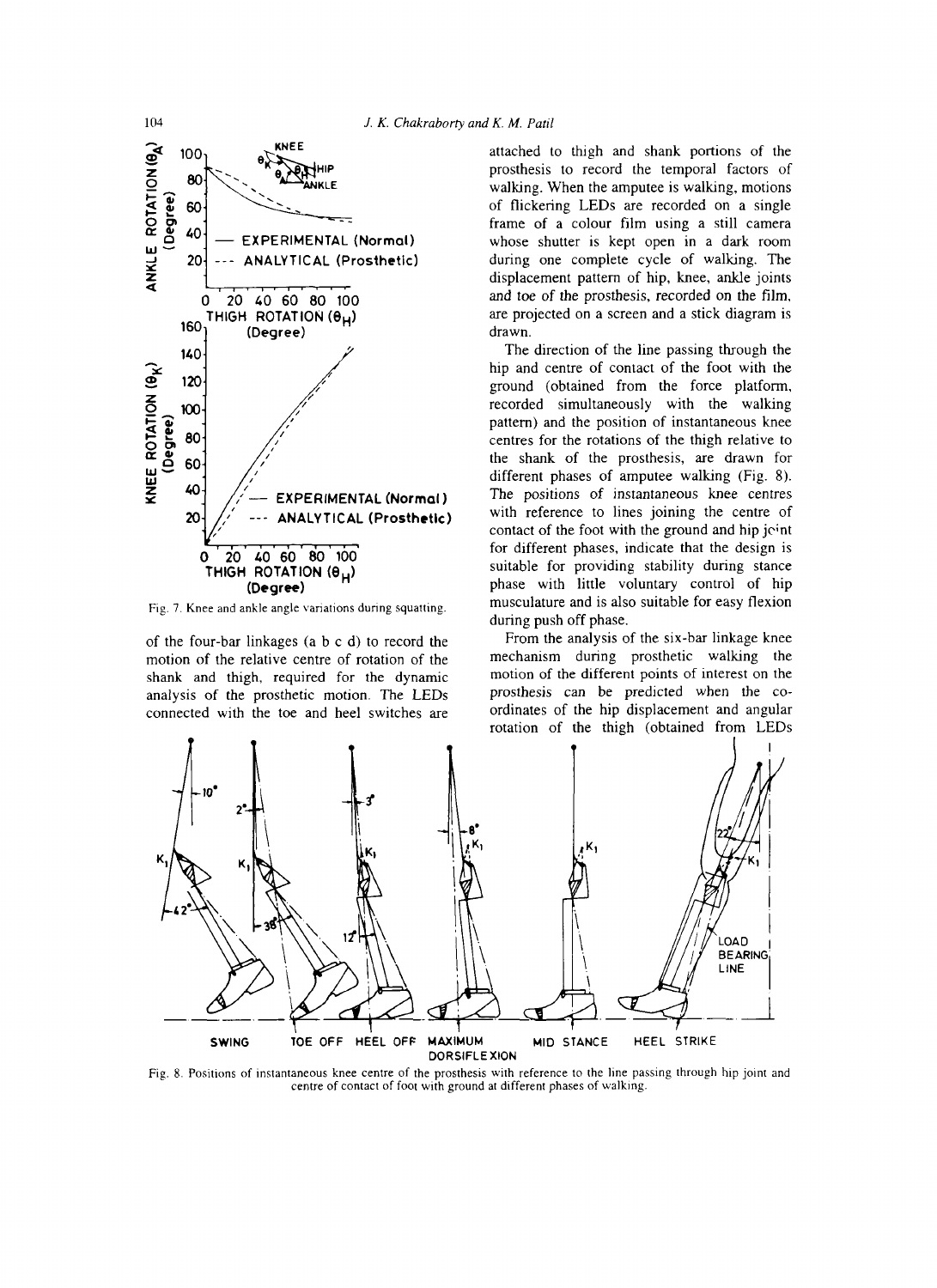

Fig. 9. Patterns of variations of horizontal and vertical components of displacements of the instantaneous knee centre and the ankle joint.

study) are given as input. Figure 9 shows typical variations of horizontal and vertical components of displacements of the instantaneous knee centre and the ankle joint. The corresponding patterns obtained by LED recording of amputee walking pattern are superimposed for comparison. The results show close agreement between the analytical and experimental values.

**A** comparative study, of normal walking, prosthetic walking using the newly designed prosthesis with pneumatic damper and the old conventional single axis prosthesis, was carried out (Fig. 10). It is observed that the motion patterns are closer to that of the normal than the corresponding patterns for the amputee wearing the conventional prosthesis.

The pressure developed inside the two chambers of the pneumatic damper during knee flexion was recorded by properly mounted pressure sensitive transducers mounted on the flexion and extension chambers of the damper. The transducer is a piezo-resistive type and its resistance changes in accordance with the pressure acting on it above the atmospheric pressure. The output pressures are recorded simultaneously with the ground reaction forces obtained from the force platform during amputee walking. The pressures in the flexion

chamber and extension chamber are in the order of 580 kPa and 210 kPa, respectively. **A** hardly audible noise (due to exhaustion of the air from the pneumatic chambers into the atmosphere) is heard during amputee walking and this does not cause any discomfort either to the amputee or the surroundings.

To examine the effect of the pneumatic damper on the walking pattern, the amputee walking patterns wearing the new prosthesis are recorded both for prosthesis fitted with and without pneumatic damper. Figure **11** shows the variations of (i) relative rotations, (ii) relative angular velocities and (iii) relative angular accelerations at knee during amputee walking fitted with the new prosthesis with and without pneumatic damper. It is seen that the new prosthesis with pneumatic damper has a relative knee angle pattern similar to the normal pattern (Fig. 10). But the prosthesis without pneumatic damper gives rise to higher relative angular accelerations of the knee (at the end of stance and beginning of swing phase) as compared to the corresponding values for the new prosthesis provided with pneumatic damper. Comparing the angular variations at knee for the new prosthesis with and without pneumatic damper, it is found that the prosthesis fitted with pneumatic damper has a pattern more closely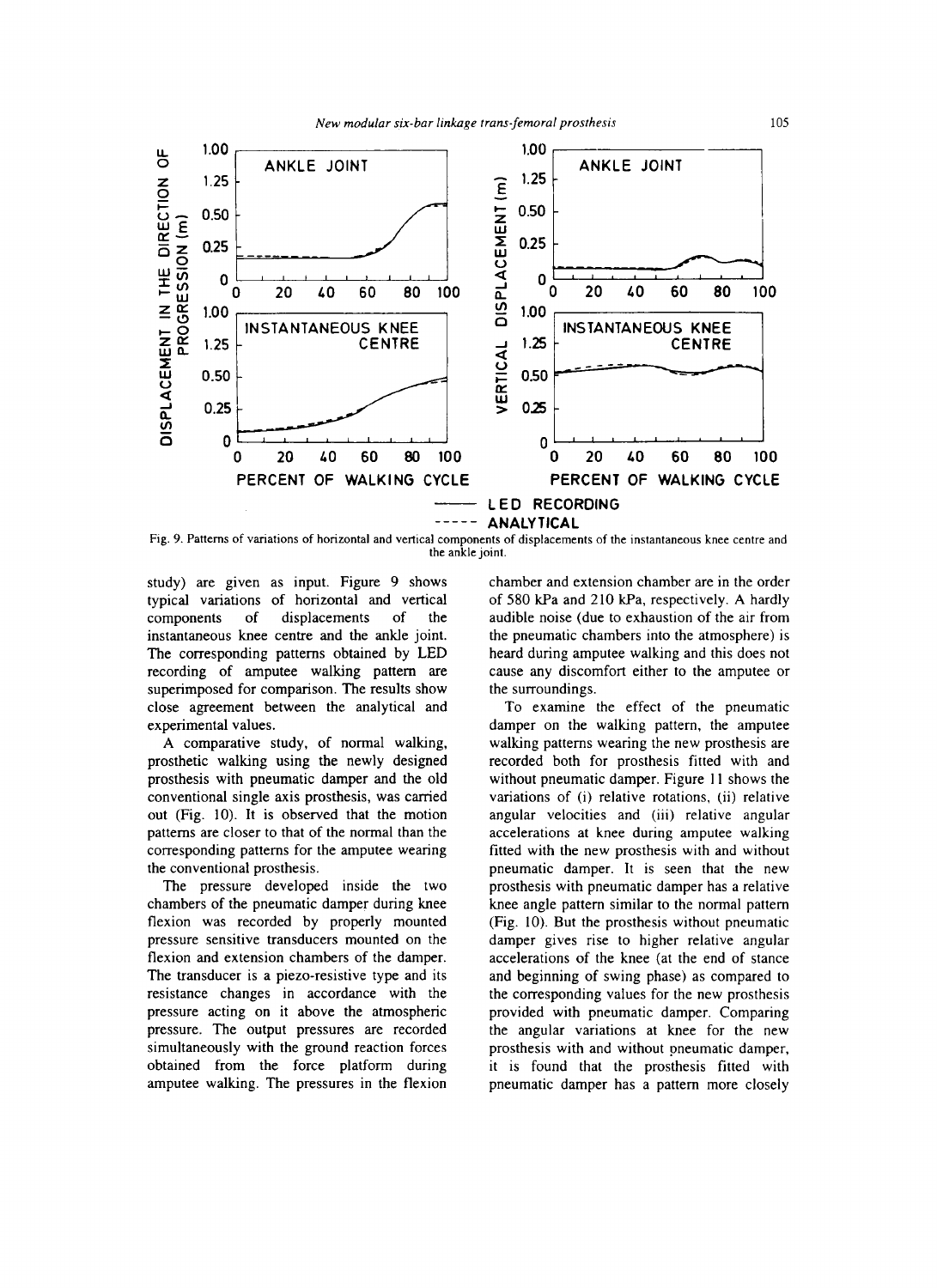





Fig. 11. Variations of (a) relative rotations, (b) relative angular velocities and (c) relative angular accelerations at knee during amputee walking with new prosthesis with and without pneumatic damper.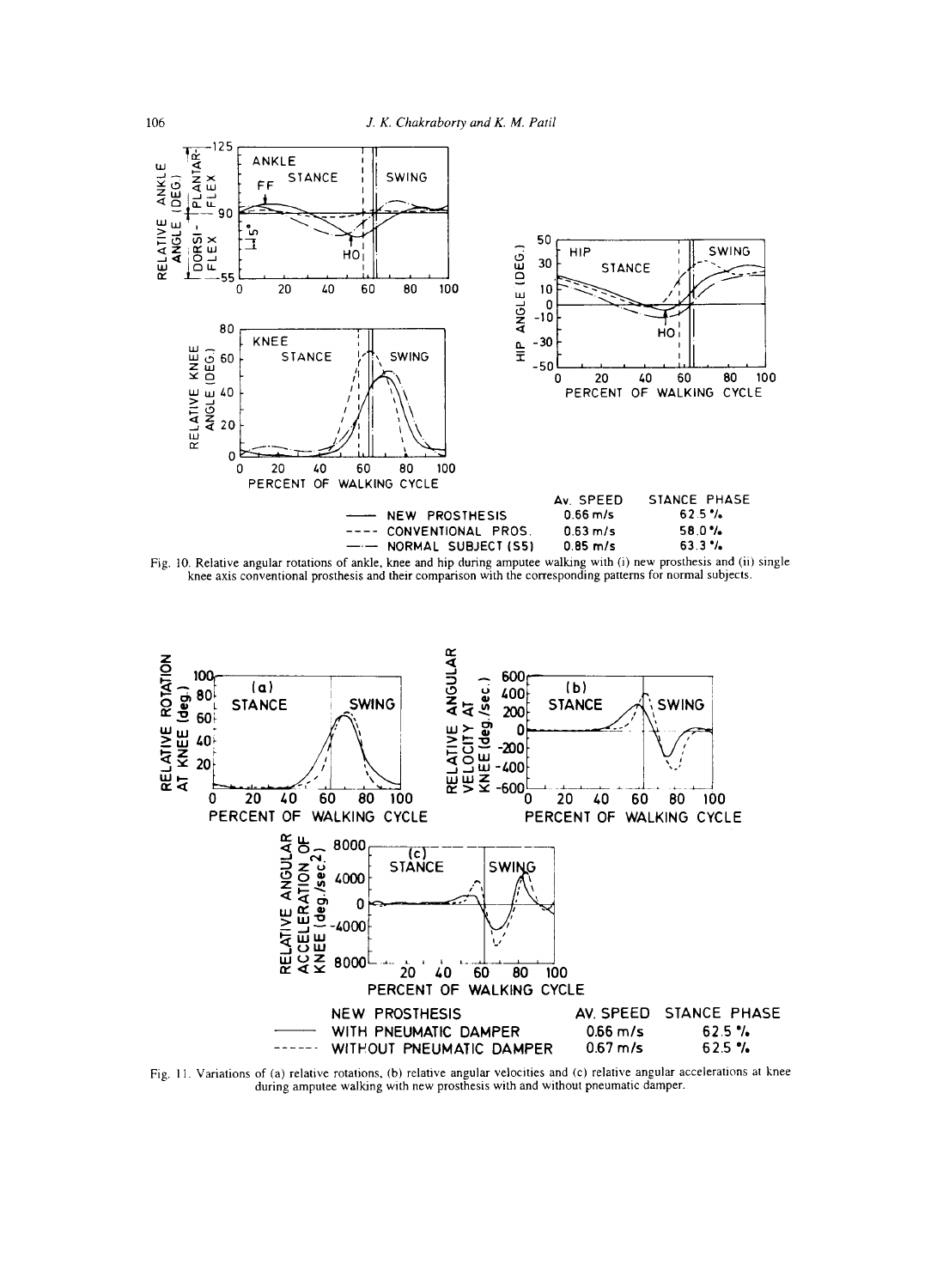



Fig. **12.** Variations of forces in pneumatic damper during swing phase of walking obtained from dynamic analysis *of* prosthesis and experimental measurements.

following the pattern for the normal subject.

The damper force (obtained by multiplying the recorded pressure by the cross-sectional area of the respective chamber), is plotted as a percentage of swing phase (Fig. 12). Damper forces obtained from the dynamic analysis of swing phase of amputee walking is superimposed on the experimental measured pattern. The result shows a close agreement between estimated damper forces and the measured values.

Figure 13 shows the amputee wearing the new prosthesis in walking, squatting and crosslegged sitting postures. It is observed that the new prosthesis is able to provide considerable improvement in reproducing normal motion patterns of ankle, knee and hip angles as compared to a conventional trans-femoral prosthesis.

## **Conclusions**

Positions of the instantaneous knee centre of the prosthesis with reference to the hip ankle reference line drawn at different phases of walking showed stability of the prosthesis during stance phase and ease of flexion for the initiation of swing. The motion patterns, of ankle, knee and hip during walking and squatting, obtained experimentally for the sixbar linkage mechanism trans-femoral prosthesis, were compared with the corresponding patterns obtained for normal subjects. The closeness in the two patterns establishes the suitability of the new prosthesis for producing near normal patterns of motion during walking and squatting.

The cross-legged sitting feature makes it functionally suitable for Afro-Asian amputees. The modular nature of the prosthesis enables variation of the size of the pylon very easily to suit different heights of amputees and makes the mass production of parts possible, thereby potentially reducing the cost of production. The endoskeletal nature of the prosthesis facilitates



Fig. 13. The amputee (a) walking, (b) squatting and (c) sitting with the new prosthesis.